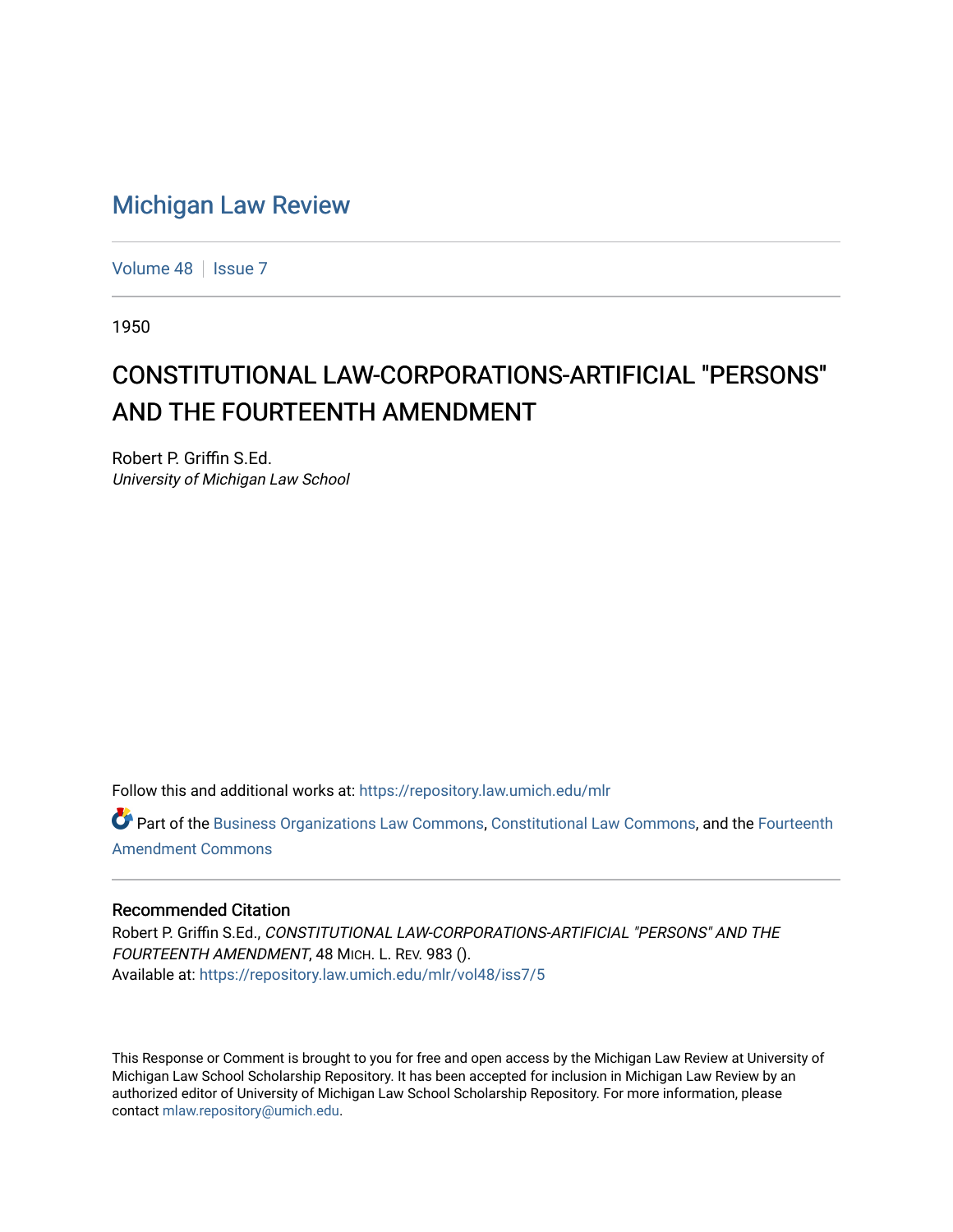### **COMMENTS**

CoNSTITUTIONAL LA w-CoRPORATIONs-ARTIFICIAL "PERSONS" AND THE FouRTEENTH AMENDMENT-That a corporation is a "person" for certain purposes within the meaning of the Fourteenth Amendment, and therefore entitled to invoke its protection, is considered by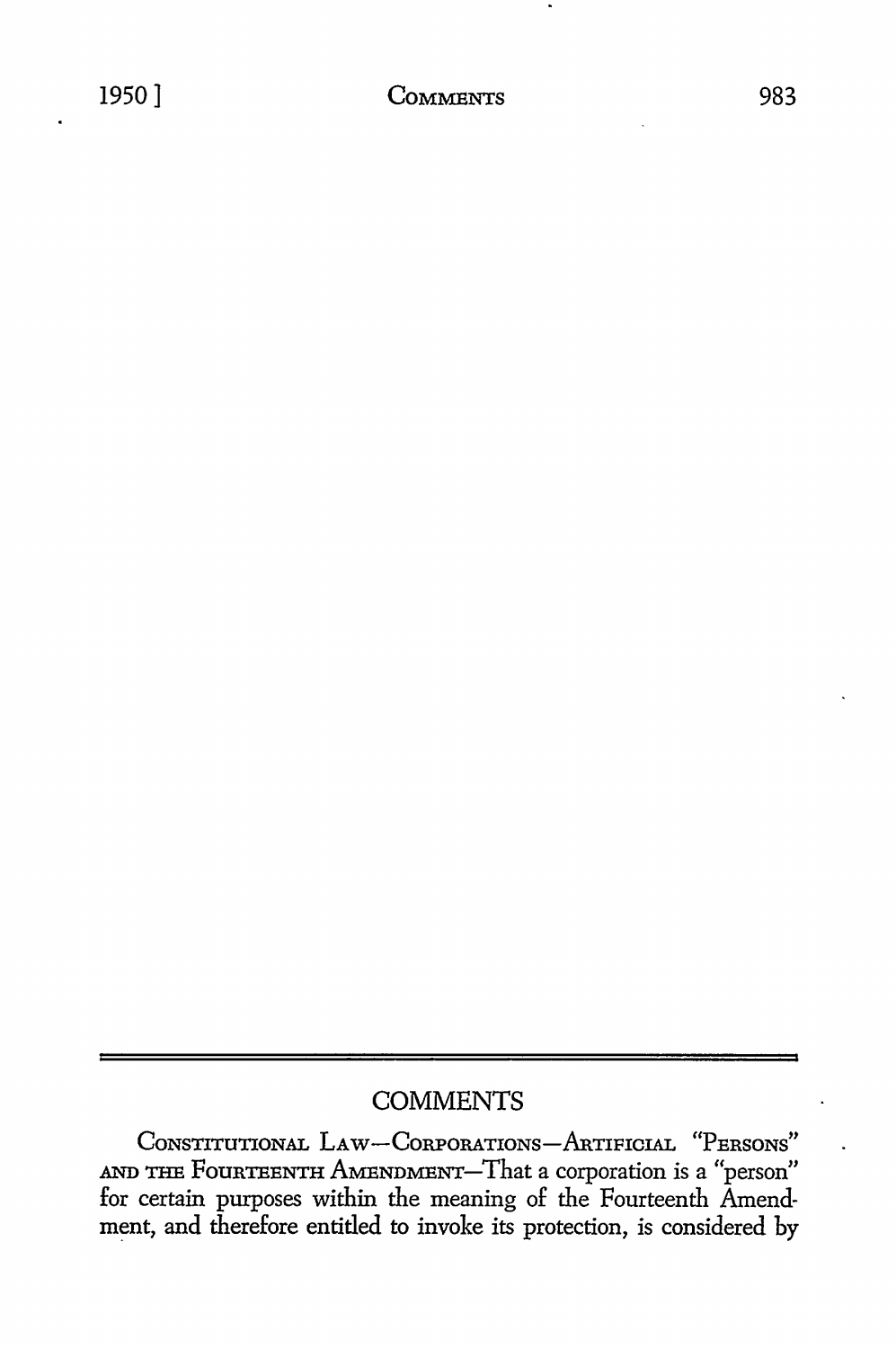students of constitutional law to be well settled.<sup>1</sup> For that reason the dissent of Justice Douglas in the recent case of *Wheeling Steel Corporation v. Glander2* demands more than passing recognition. Therein he restates and adds his support to the view of Justice Black that the word "person" as used in the Fourteenth Amendment refers exclusively to human beings and affords no protection whats\_oever to corporations against arbitrary state action.<sup>3</sup>

In• 1938, in his dissent to *Connecticut General Life Ins. Co. v. Johnson,4* Justice Black first called on the Court to overrule its previous decisions interpreting the Fourteenth Amendment so as to bring corporations within the scope of its protection. His stinging and solitary challenge to a proposition considered so fundamental that it had gone unquestioned by courts for more than half a century was enough to excite considerable comment among legal scholars.<sup>5</sup> However, the concern that flared in the wake of Justice Black's startling\_ revolt\_ was generally thought to have died a natural death until the recent disclo-. sure by Justice Douglas of his willingness to forsake stare decisis for a re-interpretation of the amendment.<sup>6</sup> However remote may seem the likelihood that the Court will eventually reverse its present stand, the arguments of the dissenters at least merit consideration.

The bases of the challenge primarily are two: first, that history does not support the interpretation now accepted; and second, that the context in which the word "person"' is used does not sustain the construction.<sup>7</sup>

1 Minneapolis & **St.** Louis R. Co. v. Beckwith, 129 U.S. 26, 9 S.Ct. 207 (1889); Santa Clara County v. So. Pacific R. Co., 118 U.S. 394 (1886); see generally, 16 C.J.S., Constitutional Law, §§504, 573 (1939); 12 Am. Jun., Constitutional Law, §§474, 590 (1938).

<sup>2</sup> (U.S. 1949) 69 S.Ct. 1291, 1299; 48 MICH. L. REV. 228 (1949); 63 HARV. L. REV. 139 (1949). .

<sup>3</sup> In an additional and separate opinion Justice Jackson pointed out the apparent inconsistency of the position now taken by Justice Douglas. The latter has authored several opinions, and concurred in others, in which the prerogative of corporations to invoke the protection of the Fourteenth Amendment was at least implicitly recognized. See principal case at 1298.' Cf. Railway Express Agency, Inc. v. N.Y., 336 U.S. 106, 69 S.Ct 463 (1949); Ott v. Mississippi Valley Barge Line Co., 336 U.S. 169, 69 S.Ct. 432 (1949); Illinois Central R. Co. v. Minnesota, 309, U.S. 157, 60 S.Ct. 419 (1940).

4 303 U.S. 77, 58 S.Ct. 436 (1938); 3 Mo. L. REv. 318 (1938); 24 VA. L. REv. 686 (1938).

5 Snyder, "The Corporate Person and the Fourteenth Amendment," 8 BROOKLYN L. REv. 4 (1938); Martin, "Is a Corporation a 'Person'?" 44 W.VA. L. Q. 247 (1938); 24 A.B.A.J. 223 (1938).

<sup>6</sup>As regards Justice Douglas' views on the role of stare decisis in constitutional law, see Douglas, "Stare Decisis," 49 CoL. L. REv. 735 (1949).

7 "Neither the history nor the language of the Fourteenth Amendment justifies the belief that corporations are included within its protection." From Justice Black's dissent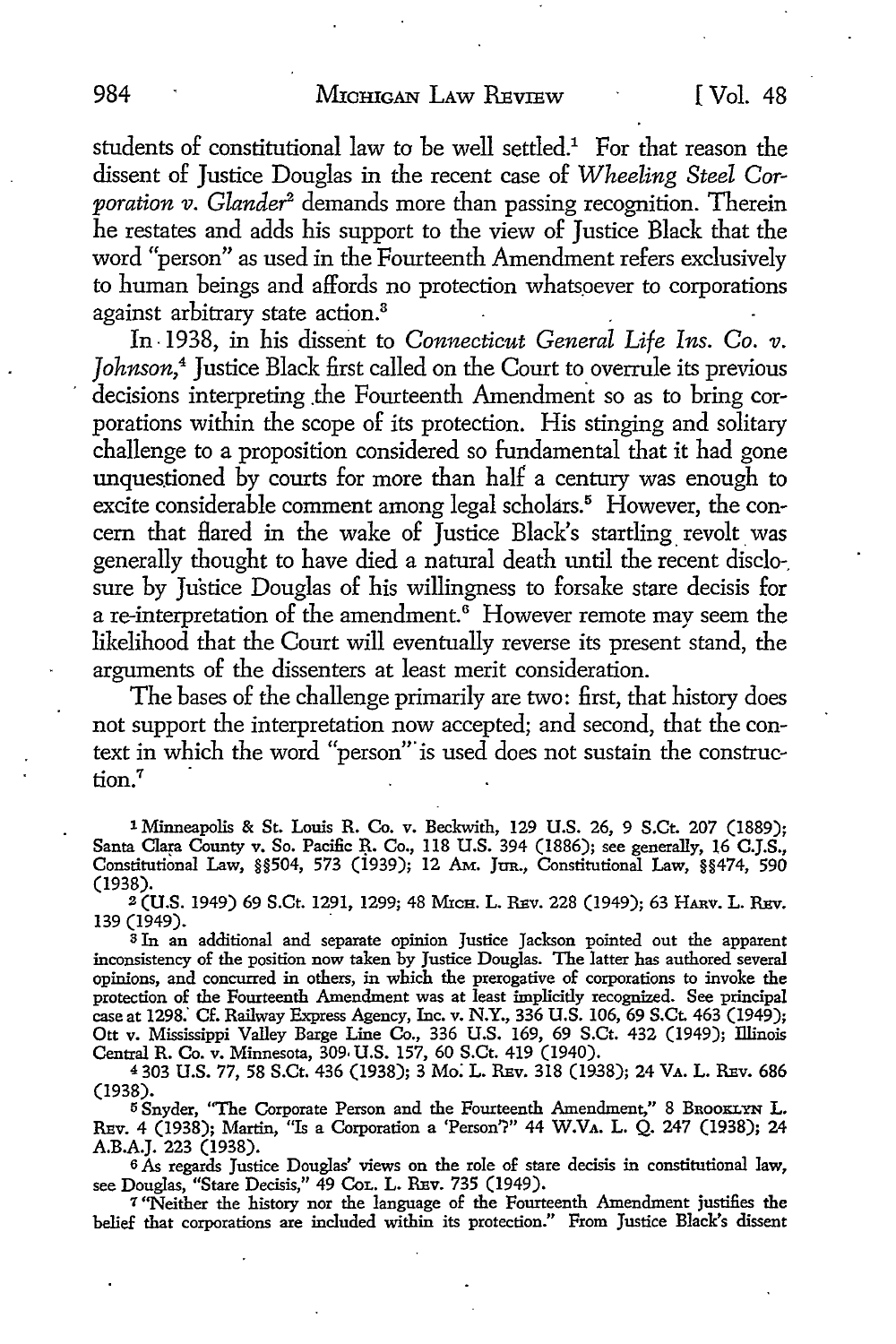#### *I. HISTORY*

### *A. Course of Judicial Interpretation*

Shortly after the adoption of the Fourteenth Amendment in 1868, the Supreme Court decided that corporations were not "citizens" within the meaning of the privileges and immunities clause.8 It was not long thereafter before a court was confronted with the argument that corporations, if not citizens, were "persons" and therefore entitled to equal protection of the laws as guaranteed by the amendment. In refuting this bold assertion, Judge Woods, while on the federal circuit court in Louisiana, declared in *Insurance Co. v. New Orleans*:<sup>9</sup>

"The plain and evident meaning of the section is, that persons to whom the equal protection of the law is secured are persons · born or naturalized or endowed with life and liberty, and consequently natural and not artificial persons. This construction of the section is strengthened by the history of the submission by congress, and the adoption by the states of the 14th amendment, so fresh in all minds as to need no rehearsal."10

While the precise question was not presented to the Supreme Court in the celebrated *Slaughterhouse Cases*,<sup>11</sup> the ruling by Judge Woods seemed far from being in jeopardy when Justice Miller, speaking for the majority of the Court in regard to the reasons behind the adoption of the Thirteenth, Fourteenth, and Fifteenth Amendments, said:

"No one can fail to be impressed with the one pervading purpose found in them all, lying at the foundation of each, and without which none of them would have been even suggested; we mean the freedom of the slave race, the security and firm

s Paul v. Virginia, 75 U.S. 168 (1868). The Supreme Court had already held that corporations were not "citizens" within other provisions of the Constitution. Bank of U.S. v. Deveaux, 9 U.S. 61 (1809); but compare Marshall v. Baltimore & Ohio R. Co., 57 U.S. 313 (1853); Bank of Augusta v. Earle, 38 U.S. 519 (1839).

<sup>9</sup>(C.C.La. 1871) 13 F. Cas. 67. 101d. at 68. 11 83 **U.S.** 36 (1873).

in Connecticut Gen. Life Ins. Co. v. Johnson, 303 U.S. 77, 85-86, 58 S.Ct. 436, 440 (1938). In general, see FLACK, THE ADOPTION OF THE FOURTEENTH AMENDMENT (1908); GUTHRIE, LECTURES ON THE FOURTEENTH AMENDMENT TO THE CONSTITUTION OF THE UNITED STATES (1898); Farrage, "Non-natural Persons and the Guarantee of 'Liberty' under the Due Process Clause," 28 KY. L. J. 269 (1940); Shotley, "Corporate Taxpayers and the Equal Protection Clause,'' 31 Iu.. L. REv. 463 (1936); Corwin, ''The Doctrine of Due Process before the Civil War," 24 HARv. L. REv. 366 (1911).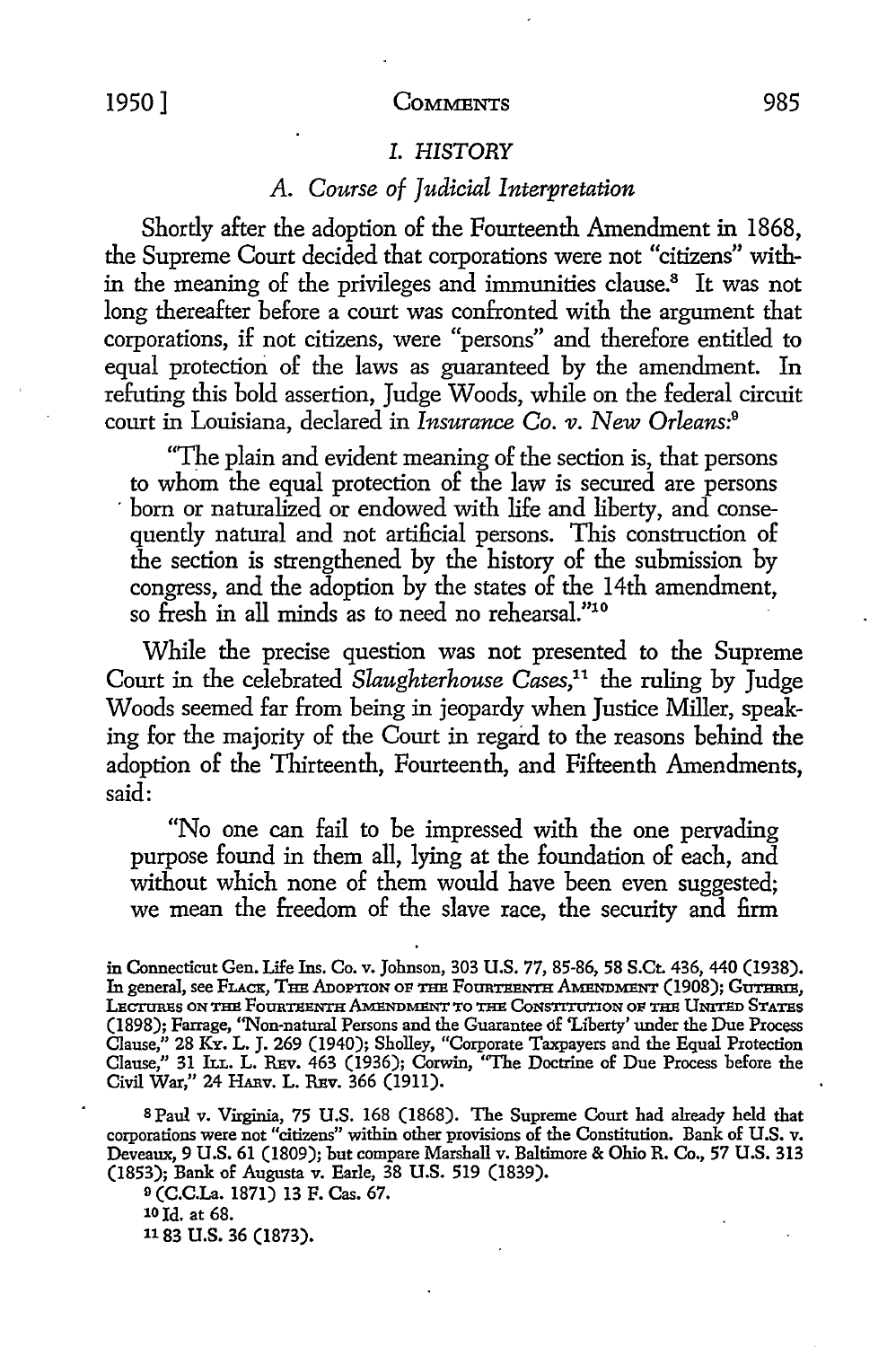establishment of that freedom, and the protection of the newlymade freeman and citizen....<sup>"12</sup>

Not until the case of *San Mateo County v. Southern Pacific R.* Co.13 did the issue under consideration squarely confront the Supreme Court.<sup>14</sup>The *San Mateo* case originated in the California courts where railroad interests sought to free themselves from discriminatory modes of valuation in the assessment of taxes. Sitting as a circuit judge on the intermediate appeal, Justice Fields had held for the railroad corporations and had announced:

"It would be a most singular result if a constitutional provision intended for the protection of every person against partial and discriminating legislation by the states, should cease to exert such protection the moment the person becomes a member of a corporation. We cannot accept such a conclusion. On the contrary, we think it well established ... that whenever a provision of the constitution . . . guaranties to persons the enjoyment of property, . . . or prohibits legislation . . . affecting it, . . . the courts will always look beyond the name of the artificial being to the individuals whom it represents."15

While Justice Fields reached a result contrary to that of Judge Woods, interestingly enough, it was not on the basis that a corporation per se is a "person," but rather on the ground that the corporate veil should be pierced in order to protect the individual shareholders as "persons." $16$ 

When the County of San Mateo appealed to the Supreme Court, the case for the railroad was argued by Roscoe Conkling and George Edmunds, both of whom had been members of the Senate when the Fourteenth Amendment was drafted and submitted for adoption. Their arguments unmistakably inferred that the framers of the amendment, the Joint Congressional Committee on Reconstruction, of which Conkling was a member, had intended to protect corporations by

13116 U.S. 138, 6 S.Ct. 317 (1885).

14 While the issue might have been appropriately decided in several earlier cases the Court preferred to rest the decisions on other grounds. See Chicago Burlington and Quincy R. Co. v. Iowa, 94 U.S. 155 (1876); Peik v. Chicago & Northwestern R. Co., 94 U.S. 164 (1876); Richmond R. Co. v. Richmond, 96 U.S. 521 (1877).

15 County of San Mateo v. So. Pacific R. Co., (C.C. Cal. 1882) 13 F. 722 at 744.

16 Judge Sawyer, concurring in the result reached by Justice Field, rejected the ''looking through" reasoning, and said, "A corporation itself· is, in my judgment, a 'person' within the meaning of the constitutional provision...." Id. at 761.

<sup>12</sup> Id. at 71.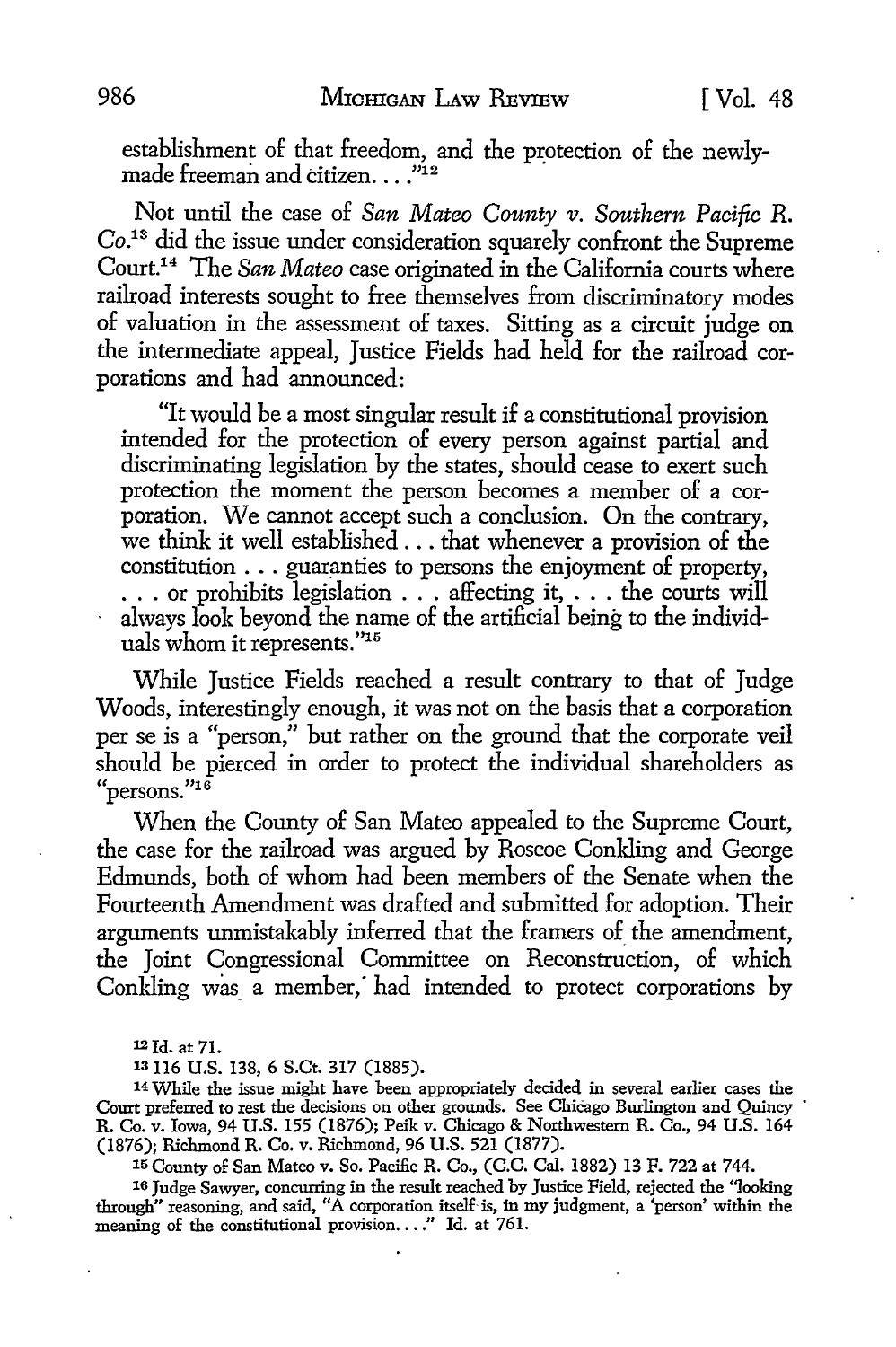deliberately inserting the word "person" into the context of the draft.<sup>17</sup>

Although the *San Mateo* case was never actually decided on its merits,<sup>18</sup> it has been generally assumed that the arguments, especially that of the brilliant advocate Conkling, had a profound influence on the Court.19 At any rate, a few years later when the case of *Santa Clara County v. Southern Pacific R. Co.*<sup>20</sup> came before the Court, Chief Justice Waite summarily announced:

"The Court does not wish to hear argument on the question whether the provision in the Fourteenth Amendment . . . which forbids a State to deny to any person ... the equal protection of the laws, applies to  $\ldots$  corporations. We are all of the opinion that it does<sup> $\tilde{v}_{21}$ </sup>

No reasons were then stated, nor have reasons ever been stated, by the Court for its conclusion. The decision by judicial fiat is especially interesting in view of the fact that the same Judge Woods who had held to the contrary while on the circuit bench in Louisiana was a justice of the Supreme Court at the time of the *Santa Clara* decision and did not dissent from its holding.<sup>22</sup>

### *B. The "Conspiracy Theory"23*

Whatever may have been the reason for the mysterious silence maintained by the Court in regard to its decision in the *Santa Clara* case, 24 there is no doubt that an ideal setting was left in place to

17 See Graham, ''The 'Conspiracy Theory' of the Fourteenth Amendment," 47 YALE L.J. 371 and 48 YALE L.J. 171 (1938). Mr. Graham's article contains what is perhaps the most exhaustive analysis of the Conkling argument in the San Mateo case.

18 San Mateo Countyv. So. Pacific R. Co., 116 U.S. 138, 6 S.Ct. 317 (1885).

19 See CHIDSEY, THE GENTLEMAN FROM NEW YORK-A LIFE OF ROSCOE CONKLING 369 (1935); CONKLING, LIFE AND LETTERS OF ROSCOE CONKLING 681 (1889).

20 118 U.S. 394, 6 S.Ct. 1132 (1886). 21 Id. at 396.

22 Judge William B. Woods of the Fifth United States Circuit, which then included Louisiana, was appointed in 1880 by President Hayes *to* the Supreme Court of the United States. He served as an associate justice until shortly after the Santa Clara decision. 2 CAR-SON, THE HISTORY OF THE UNITED STATES SUPREME COURT 480 (1902).

<sup>23</sup>The treatment here is limited to a mere statement of the theory. For a more complete analysis, see Graham, "The 'Conspiracy Theory' of the Fourteenth Amendment," 47 YALE L.J. 371 and 48 YALE L.J. 171 (1938); Boudin, "Truth and Fiction About the Fourteenth Amendment," 16 N.Y. UNIV. L.Q. 19 (1938); for a review of both, see 52 HARV. L. REV. 851 (1939).

24 That the Court considered its reasoning so obvious as not to require explanation does not seem a satisfactory answer in view of Justice Woods' presence on the bench. It has been suggested that perhaps the Court was undecided whether to rest the decision on the ground that a corporation per se is a "person," or on the basis that shareholders as individuals are the protected "persons." See Sholley, "Corporate Taxpayers and The Equal Protection Clause," 31 ILL. L. REV. 463 (1936).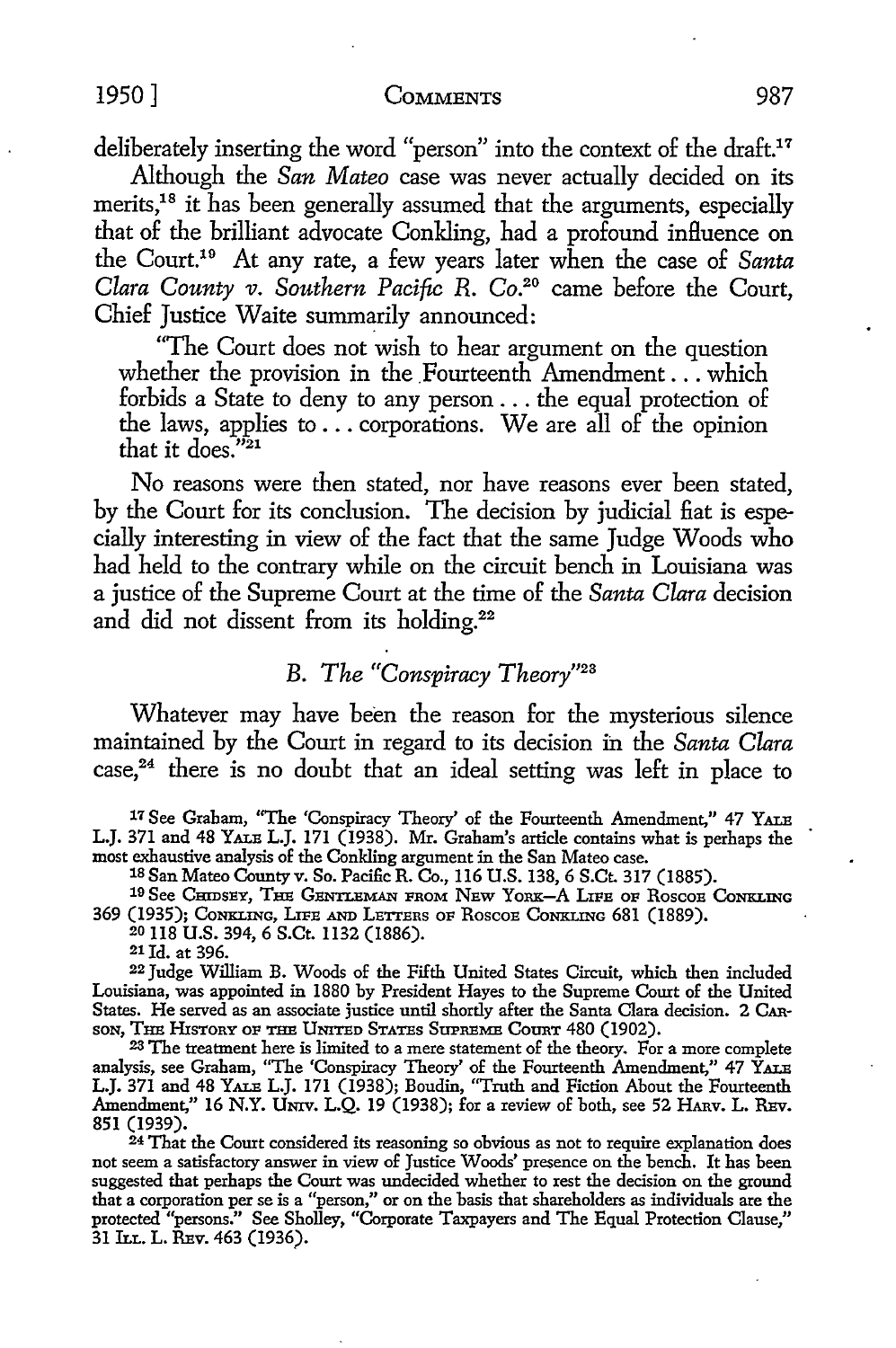accommodate writers of a later era in formulating one of the most celebrated charges of plot and intrigue to be found in the pages of constitutional history.<sup>25</sup>

The "conspiracy theory" of the adoption of the Fourteenth Amendment first received widespread recognition after its statement in 1927 by Charles and Mary Beard in their *Rise of the American Civilization.*  Therein, the distinguished historians developed the thesis that certain shrewd Republican lawyers serving on the Joint Congressional Committee which drafted the amendment had seized upon their assignment as an opportunity to bring corporations and business interests within the protection of the federal judiciary.<sup>26</sup>

The principal figure in the alleged "plot" was Representative John A Bingham, who was almost wholly responsible for the phraseology of the due process clause. After inserting the carefully chosen word "person," innocent enough on its face, the Beards charge that Bingham and Roscoe Conkling urged the adoption by Congress of the amendment as it now reads without revealing a deeper and ulterior motive of emancipating corporations as well as slaves.<sup>27</sup>

The texts of certain speeches made subsequently by Bingham on the floor of the House,28 the contents of a journal of the Joint Committee which was produced dramatically by Conkling for the first time to support his argument in the *San Mateo* case,<sup>29</sup> and finally the sponsorship by the Beards, have culminated in a widespread acceptance of the "conspiracy theory." However, the evidence has failed to convince many, and weaknesses in the empirical structure of the theory have not been found lacking.<sup>30</sup>

It has been pointed out that the phraseology used in the due process clause has its counterpart in, and appears to have been lifted from, the Fifth Amendment, adopted many years before. The word "person," it is argued, was really employed in preference to the word "citizen" in

25 For example, see BATES, THE STORY oP CoNGRBss 233 (1936); Lerner, "The Supreme Court and American Capitalism," 42 YALE L.J. 668, 691 (1933).

26 2 BEARD, THE RISE OF AMERICAN CIVILIZATION 111 (1927).

27Jd. at 112.

<sup>28</sup>CoNG. GLOBB, 42d Cong., 1st sess., Appx. at 84 (1871).

29TAYLOR, THE ORIGIN AND GROWTH OF THE AMERICAN CONSTITUTION 355 (1911).

30 For a bitter criticism of the "plot" theory written in the tone of an advocate, see Boudin "Truth and Fiction about the Fourteenth Amendment," 16 N.Y. Umv. L.Q. 19 (1938). Also, 2 Boudin, Government by Judiciary 404 (1932); Hamilton, "Property-According to Locke," 41 YALE L.J. 864, 875 (1932).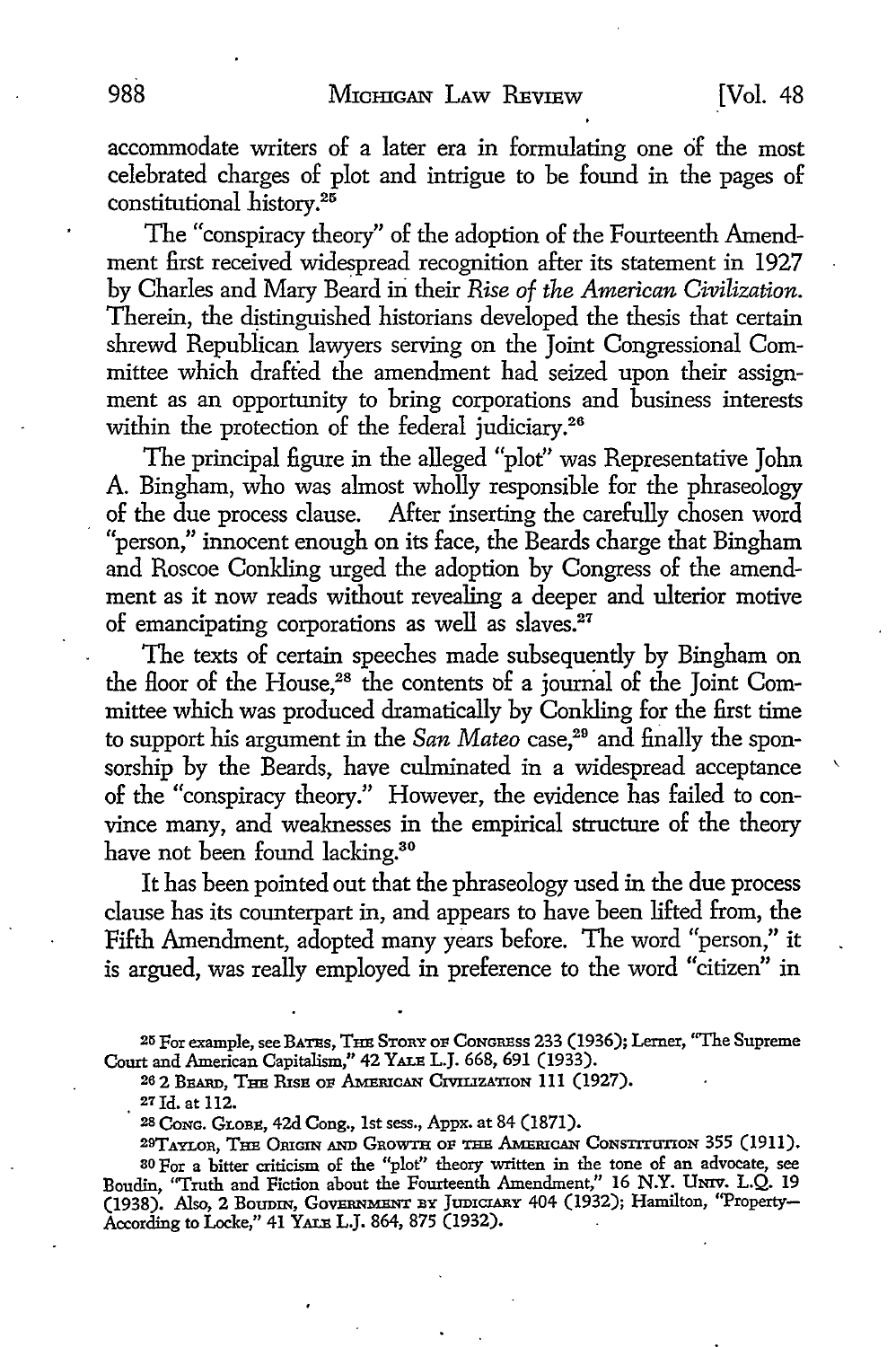order to bring aliens within the scope of the amendment.<sup>31</sup> Furthermore, it is by no means certain that corporations would not have been ultimately protected even if the word "citizen" had been used.<sup>32</sup> In addition, to say that it was intended from the first to protect corporations in the modem "substantive" sense of due process presupposes an uncanny insight on the part of the "conspirators." It is doubtful that artificial persons were particularly covetous of "procedural" due process rights, and "substantive" due process concepts had not yet been developed.<sup>33</sup>

The "conspiracy theory" was the subject of a thorough analysis by Mr. Howard J. Graham, the results of which appeared in print not many years ago.<sup>34</sup> Representing the most exhaustive treatment of the subject yet published, the Graham articles contain a well-documented collection and appraisal of the evidence and arguments. However, the diligent research of Mr. Graham did not enable him to reach any definite conclusions as to the basis in fact for such a theory.<sup>35</sup>

Whatever its basis in fact, it may well be argued that this historical controversy, however interesting, is not especially decisive in discovering the true meaning of the word "person" in the amendment. It would seem that the intent of those who actually drafted the amendment should not be entitled to more weight than the intent of those who made it law by their subsequent adoption and ratification. While it is undoubtedly true that the people and the state legislators considered the proposed amendment primarily as protection for newlyemancipated human beings,<sup>36</sup> research does not reveal that there was

31 Boudin, "Truth and Fiction about the Fourteenth Amendment," 16 N.Y. UNIV. L.Q. 19 (1938).

32 Id. at 62. For all practical purposes a corporation is now a "citizen" within the meaning· of Article III of the Constitution (diversity of citizenship jurisdiction of federal courts). Marshall v. Baltimore & Ohio R. Co., 57 U.S. 314 (1853); McGovney, "A Supreme Court Fiction," 56 HARv. L. REv. 853 (1943).

<sup>33</sup> The basis for due process protection in the modern "substantive sense" was not laid until the Court decided Allgeyer v. Louisiana, 165 U.S. 578, 17 S.Ct. 427 (1897), thirty years after the plot was allegedly conceived, and more than a decade after the Santa Clara decision. See Howe, ''The Meaning of 'Due Process of Law' Prior to the Adoption of the Fourteenth Amendment," 18 CAuF. L. REv. 583 (1930).

34 Graham, "The 'Conspiracy Theory' of the Fourteenth Amendment," 47 YALE L.J. 371 and 48 YALE L.J. 171 (1938).

35 48 YALE L.J. 171 at 193 (1938).

<sup>36</sup> Justice Black's assertion that "the history of the Amendment proves that the people wete told that its purpose was to protect weak and helpless human beings and were not told that it was intended to remove corporations in any fashion from the control of state governments," Connecticut Gen. Life Ins. Co. v. Johnson, 303 U.S. 77 at 87, 58 S.Ct. 436 at 441 (1938), finds support in the language of Justice Miller in the Slaughterhouse Cases, 83 U.S. 36 (1873).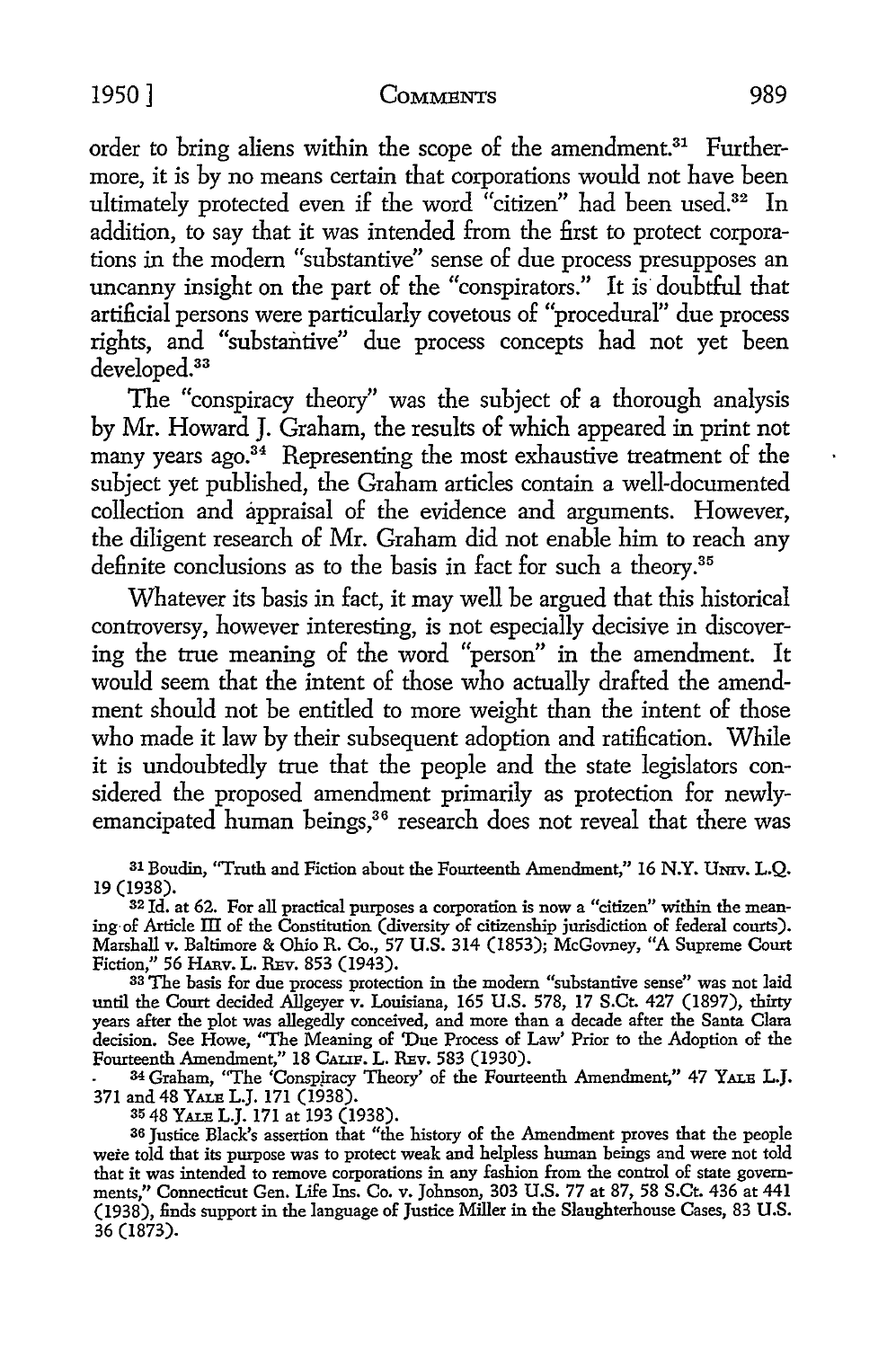any settled or uniform opinion as to the scope of the words employed. **On** the contrary, the dearth of information available suggests that little or no thought was given to the possible interpretations of the language at the time of its adoption. $37$ 

On such a state of the evidence the historical argument posed by the dissenters does not seem especially convincing.

### II. "THE CONTEXT" ARGUMENT

Aside from the contention that history does not justify the interpretation accorded the Fourteenth Amendment, the dissenters offer an etymological argument. The word "person," according to legal lexicographers, is a generic term, devoid of precise meaning in the abstract.<sup>38</sup> A human being, while always a person in a real and ordinary sense, may or may not be a "person" in contemplation of law.<sup>39</sup> By the same token, a corporation, only a fictitious and artificial entity, may or may not be a legal "person."<sup>40</sup> Since the word is inherently ambiguous in legal parlance, its meaning must be gathered from the context in which it is found.

Looking to section one of the Fourteenth Amendment, the word " person" is used as follows:

"All *persons* born or naturalized in the United States ... are *citizens.* . . . No state shall make or enforce any law which shall abridge the privileges or immunities of *citizens* ... ; nor shall any state deprive any *person* of life, liberty, or property, without due process of law; nor deny to any *person* ... the equal protection of the laws." (Italics supplied)

Analyzing the language, the dissenters point out that since corporations are not "born or naturalized" the word "persons" in the first sentence must necessarily refer only to human beings.<sup>41</sup> In construing the due process clause, courts have never found that corporations were persons who could not be deprived of "life"; nor does the clause restrain a state from depriving an artificial person of "liberty."<sup>42</sup> Only

40 32 WoRDs AND PHRASES 189 (1940); 19 C.J.S., Corporations §1360 (1940).

<sup>&</sup>lt;sup>37</sup> FLACK, THE ADOPTION OF THE FOURTEENTH AMENDMENT (1908); Martin, "Is a Corporation a 'Person'?" 44 W,VA. L.Q. 247, 259 (1938). .

<sup>38 3</sup> BOUVIER'S LAW DICTIONARY 2574 (1914); 32 WORDS AND PHRASES 189 (1940). 39 Slaves were not considered "persons" within the meaning of many statutes. Anderson v. Poindexter, 6 Ohio St. 622 (1856); Cf. State v. Boiselle, 83 N.H. 339, 143 A. 704 (1928).

<sup>41</sup> Principal case at 1300.

<sup>42</sup> Western Turf Assn. v. Greenberg, 204 U.S. 359, 27 S.Ct. 384 (1906).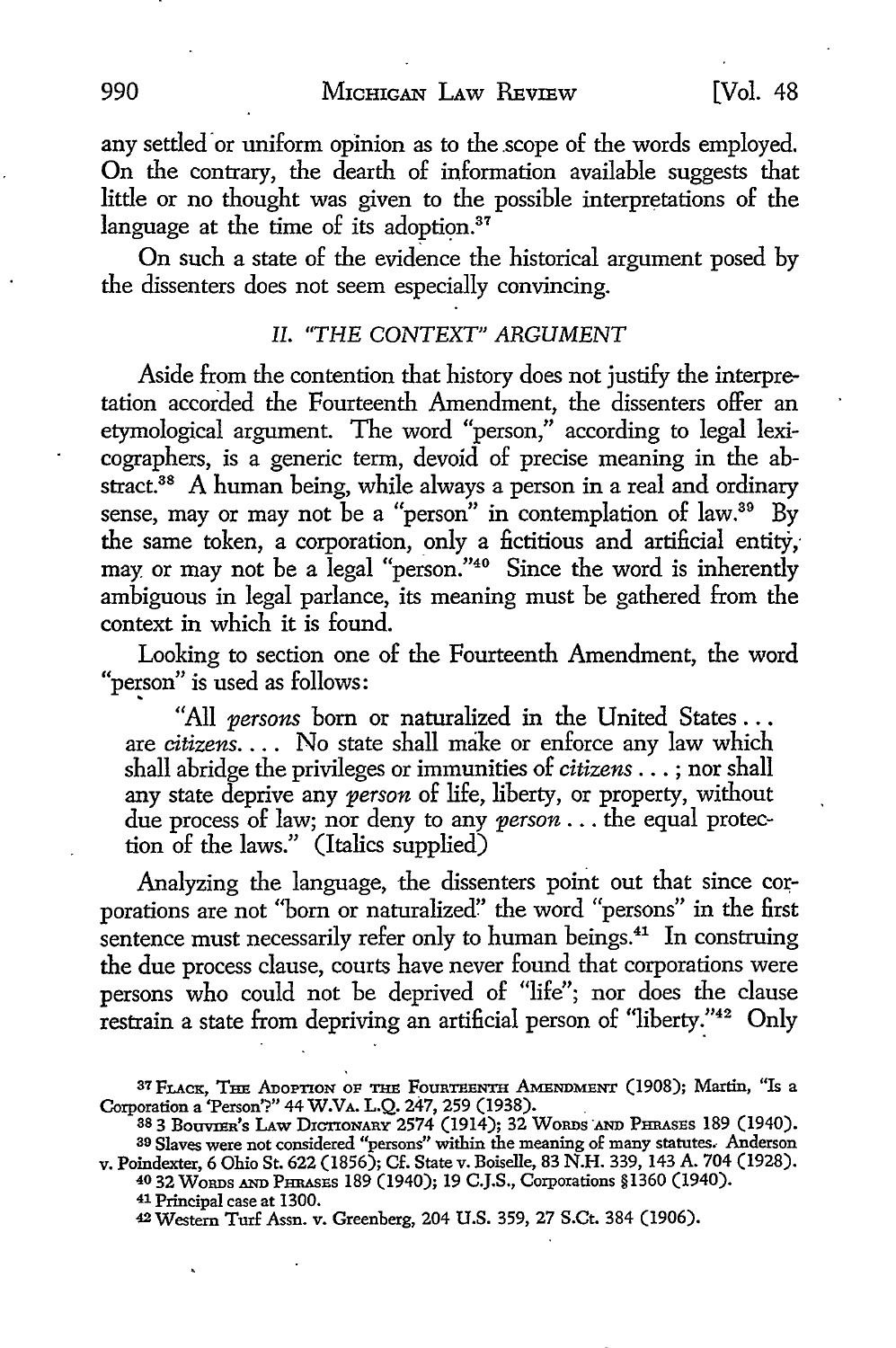with reference to "property" in the due process clause and with reference to the equal protection clause are corporations "persons" entitled to invoke the Fourteenth Amendment. According *to* Justice Douglas, "It requires distortion to read 'person' as meaning one thing, then another within the same clause and from clause to clause."<sup>43</sup>

That such an interpretation would be inconsistent was first declared in 1871 by Judge Woods as a basis for his ruling in *Insurance Co. v. New Orleans.*<sup>44</sup> Therein he reasoned:

"If we adopt the construction claimed by complainants [ corporation], we must hold that the word "person" where it occurs the third time in this section, has a wider and more comprehensive meaning than in the other clauses ... where it occurs. This would be a construction for which we find no warrant in the rules of interpretation."45

Here again, it is interesting to note that his own arguments apparently did not impress Justice Woods when subsequently he acquiesced in the *Santa Clara* decision.

While the "context" approach to the problem seems a proper one, it is questionable whether the conclusion of inconsistency reached by the dissenters necessarily follows. In the realm of statutory interpretation, it is undoubtedly true that artificial beings have no standing to enforce rights which are peculiarly human in their nature, such as the rights to "life" and "liberty." However, this is not necessarily so because a corporation in legal contemplation does not qualify as a "person" within the terms of a particular statute, but may be only because so much of the statute as is peculiar to human rights is inapplicable. That a particular statute or constitutional provision is inapplicable in one instance ought not automatically to preclude its availability in situations where it is found applicable.

Indeed, as one writer has pointed out, in light of the inconclusive state of the evidence on which the historical argument rests, it must be assumed that the Supreme Court in deciding the *Santa Clara* case did analyze the language of the amendment and did apply rules of construction but nevertheless reached a result contrary to that which' the dissenters consider compelling.<sup>46</sup>

<sup>43</sup>Principal case at 1300.

<sup>44</sup>(C.C. La. 1871) 13 F. Cas. 67.

<sup>45</sup>Jd. at 68.

<sup>46</sup> Boudin, "Truth and Fiction about the Fourteenth Amendment," 16 **N.Y. Umv.**  L.Q. 19, 59 (1938).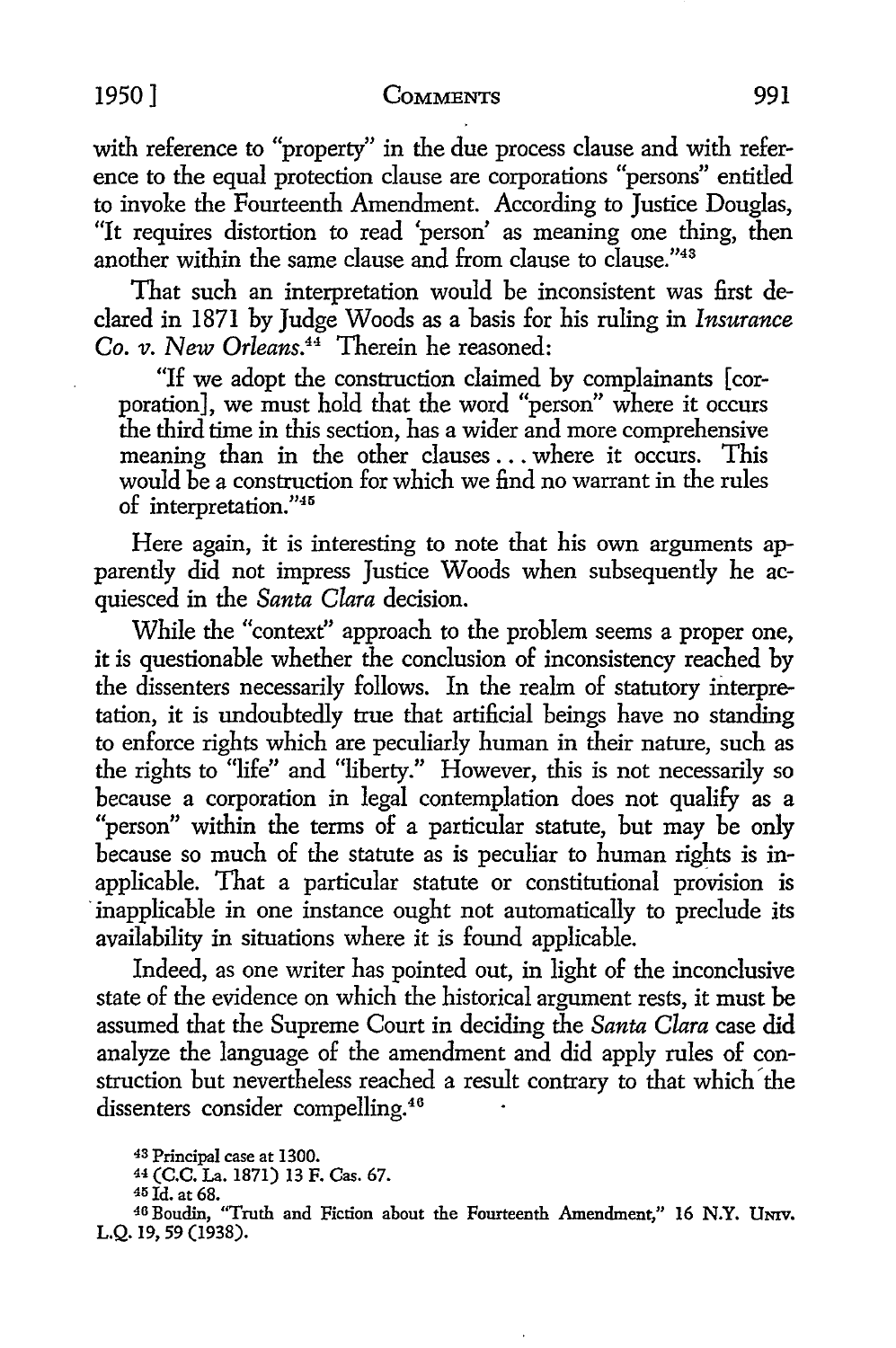### III. *CONCLUSION*

While it may be true that the doctrine of stare decisis does not command the highest degree of respect in the field of constitutional law, nevertheless, it would seem that even in this field arguments which are to succeed in overturning a well-established principle with roots deep in the socio-economic structure of the country should be very convincing.

If the dissenters had openly contended that because of abuses policy considerations demand that a flexible constitution be reinterpreted to meet a pressing need of the times for unhampered control over corporations; an entirely different issue would be raised. But the dissenters contend only that a technical error of construction was committed which ought to be corrected notwithstanding any consequences. Indeed, Justice Douglas says:

"It may be most desirable to give corporations this protection from the operation of legislative process. But that question is not for us. It is for the people. If they want corporations to be treated as humans are treated, if they want to grant corporations this large degree of emancipation from state regulation, they should say so. The Constitution provides a method by which they may do so."47

Far from enjoying a "large degree of emancipation," an examination of the authorities reveals that corporations enjoy a bare minimum of protection from state control under the present interpretation of the amendment. The very existence of a corporation depends upon the pleasure of the state. There is no indication that a refusal by a state to grant or renew a corporate charter would violate the Federal Constitution. 48 While a legislature may not discriminate arbitrarily between corporations of the same class, there is little doubt that for many

47 Principal case at 1301-1302.

<sup>48</sup> "The right to exist as a corporation is a franchise which a state may grant or refuse at will so far as due process considerations are concerned." R01TSCHAEFER, CONSTITUTIONAL LAW 465 (1939). No case has held that the grant-of the privilege in some cases and not in others amounts to denial of equal protection. Under the reserved power included in almost every corporate charter since Justice Story's suggestion in the Dartmouth College case the state may repeal a corporation's franchise. 7 FLETCHER, Cxc. CoRP., perm. ed., §3658 (1931). Having the right to grant or withhold corporate charters, the state may attach any conditions to incorporation which are not unconstitutional. 3 WILLOUGHBY, THE CONSTITUTION OF THE UNITED STATES 1683 (1929); Western Union Tel. Co. v. Kansas, 216 U.S. 1, 30 S.Ct. 190 (1909); see Hale, "Unconstitutional Conditions and Constitutional Rights," 35 CoL. L. REv. 321 (1935).